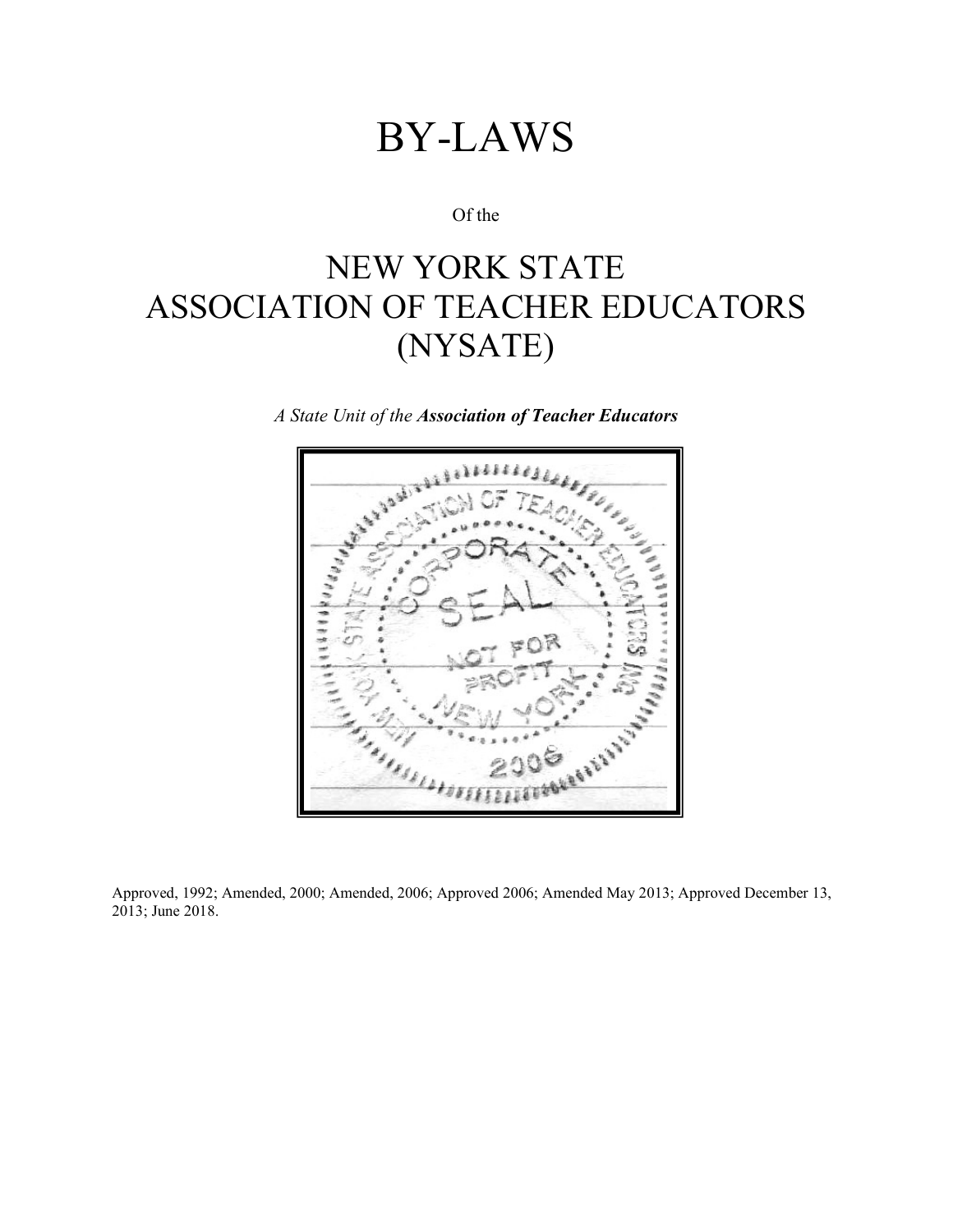# Table of Contents

# Article Page

| Article VI State Representatives to the Delegate Assemble 11-12 |  |
|-----------------------------------------------------------------|--|
|                                                                 |  |
|                                                                 |  |
|                                                                 |  |
|                                                                 |  |
|                                                                 |  |
|                                                                 |  |
| Article XIII Affiliated Organizations or Groups 18              |  |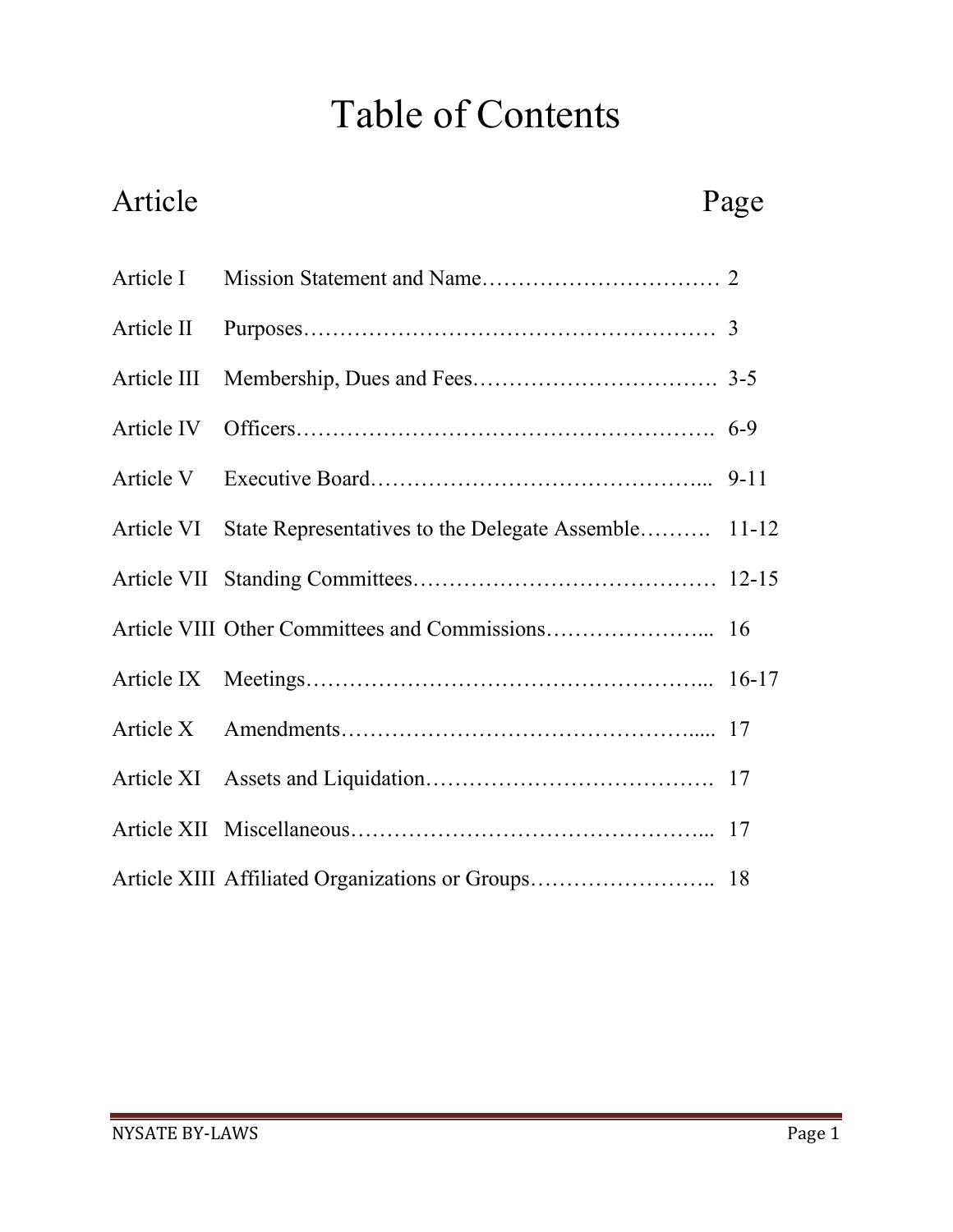# NYSATE By-Laws

### **Mission Statement**

*NYSATE advocates for quality teacher Preparation and career-long teacher education that prepares teachers to teach all children and work effectively with families and communities.*

### Article I Name

- A. The New York State Association of Teacher Educators, Inc. is organized as a non-forprofit corporate under the laws of New York State. Referred to as NYSATE (www.nysate.org), the New York State Association of Teacher Educators, Inc. is the New York State unit [\(http://www.ate1.org/pubs/State\\_and\\_Regional.cfm\)](http://www.ate1.org/pubs/State_and_Regional.cfm) of the Association of Teacher Educators (ATE), a national professional association (www.ate1.org). NYSATE's incorporation was established on June 15, 2006, and possesses tax-exempt status from both the U.S. Internal Revenue Service and the New York State Department of Taxation.
- B. The seal of the New York State Association of Teacher Educators shall be as follows:

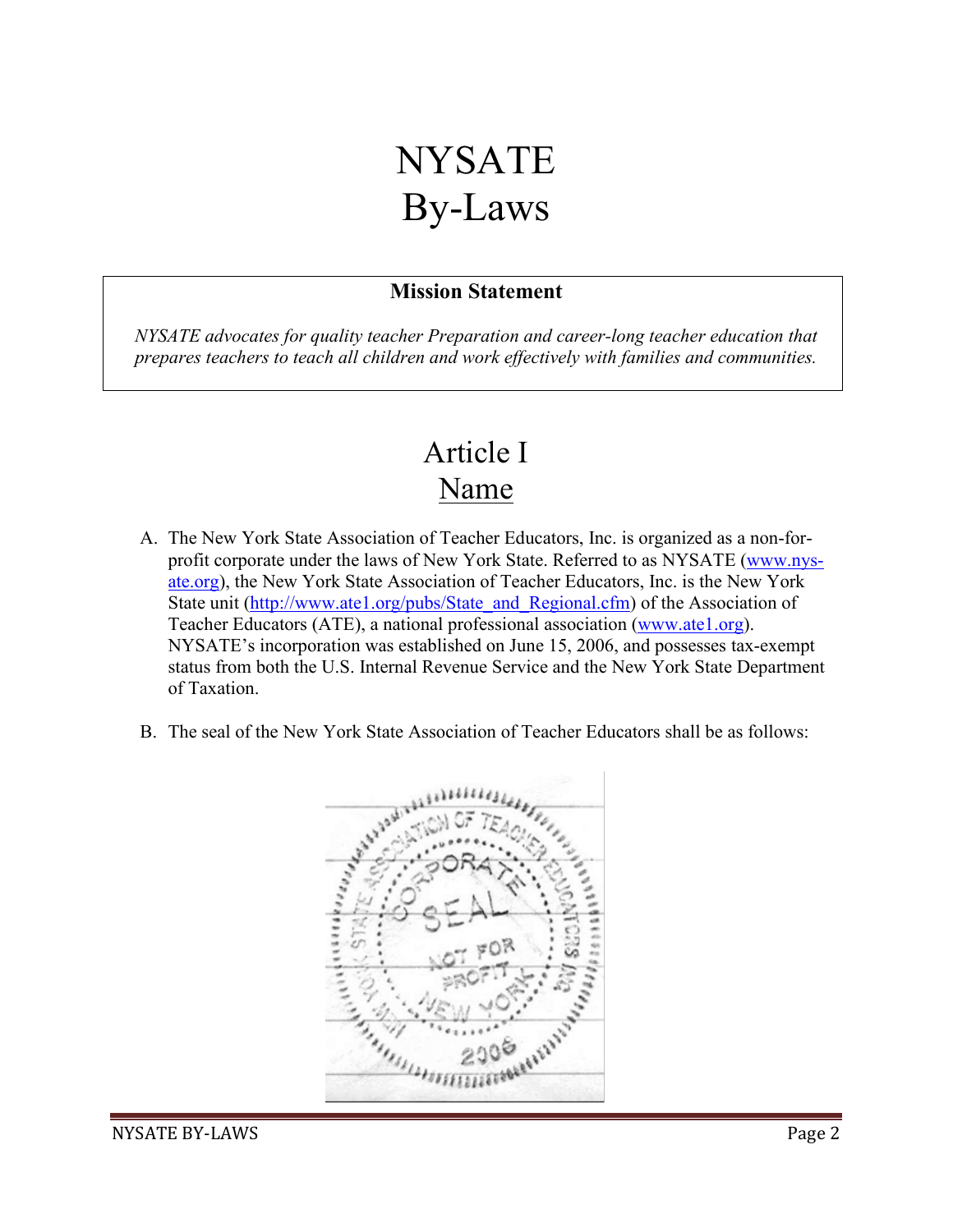### Article II Purposes

The purposes of NYSATE shall be:

- A. To provide an organized New York State unit of the National Association of Teacher Educators.
- B. To promote quality programs of teacher education in New York State.
- C. To provide opportunities for individual professional growth for all persons concerned with teacher education, both pre- and in-service, in New York State.
- D. To collaborate with the New York State Education Department, Board of Regents, P-12 school districts and alike, as well as with other professional agencies and organizations to advocate for continuous support and reappraisal of effective professional standards for the teaching profession in New York State.
- E. To concentrate individual efforts in working for the improvement of elementary, secondary, and higher education in New York State.
- F. To stimulate research, investigation, and experimentation within the various fields allied with teacher education.
- G. To contribute to the development of the knowledge base in teacher education.

### Article III Membership, Dues and Fees

#### Section 1. Eligibility

Any person who is professionally involved in some facet of teacher education, pre- or inservice, and who is eligible for any class of membership in the Association of Teacher Educators (see: [www.ATE1.org](http://www.ate1.org/) for current classes of membership), shall be eligible for membership in this organization. The New York State Association of Teacher Educators supports the broadest principles of non-discrimination, access, and equal opportunity with regard to membership in its organization.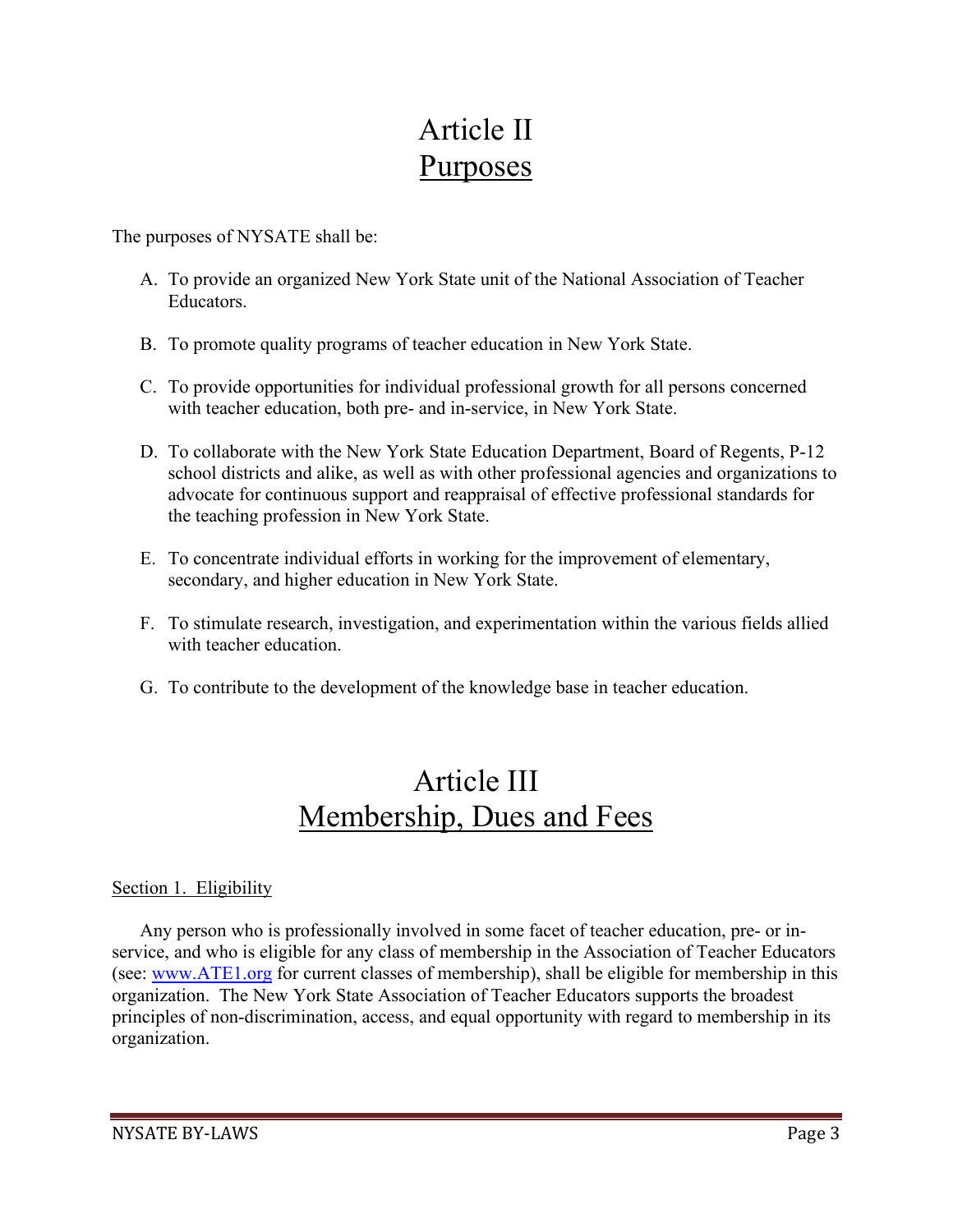#### Section 2. Concurrent Membership

- A. Membership at the National level is encouraged. The association would hope that members would join both the national and state units. Membership in the National Association does not make one a member of the state unit.
- B. Those members of the Association of Teacher Educators whose membership in that organization is recorded as a New York State address (either their address or employment or of residence) shall be eligible to become a member of the New York State Association of Teacher Educators. Membership in the national organization does not constitute voting membership in NYSATE. Retired members who wish to continue their membership may use their current address.

#### Section 3. Classes of Membership at the State Level

An individual may join as a member of the state level. Individual memberships shall be one of four classes: regular, life, retired, and student.

A. Regular Membership

All individuals involved in educator preparation may become regular members by paying the stipulated dues according to the established schedule, and shall be entitled to all privileges of the Association.

B. Lifetime Membership

All individuals involved in educator preparation may become life members by paying the stipulated dues according to the established schedule, and shall be entitled to all privileges of the Association. Lifetime Membership is given to all recipients of the R. Neal *Appleby* Outstanding Teacher Educator *Award.*

C. Retired Membership

All individuals involved in educator preparation who have retired from full-time active professional employment may elect a retired membership by paying the stipulated dues according to the established schedule. They shall be entitled to all privileges of the Association.

D. Student Membership

All individuals enrolled as full-time students in undergraduate or graduate teacher education programs may become student members of the Association by paying the stipulated dues providing, in every case, payment is accompanied by the appropriate form signed by a sponsoring regular, life, or retired member. Student members shall be entitled to all the privileges of the Association except to participate in the nomination and the election of officers and members of the executive board.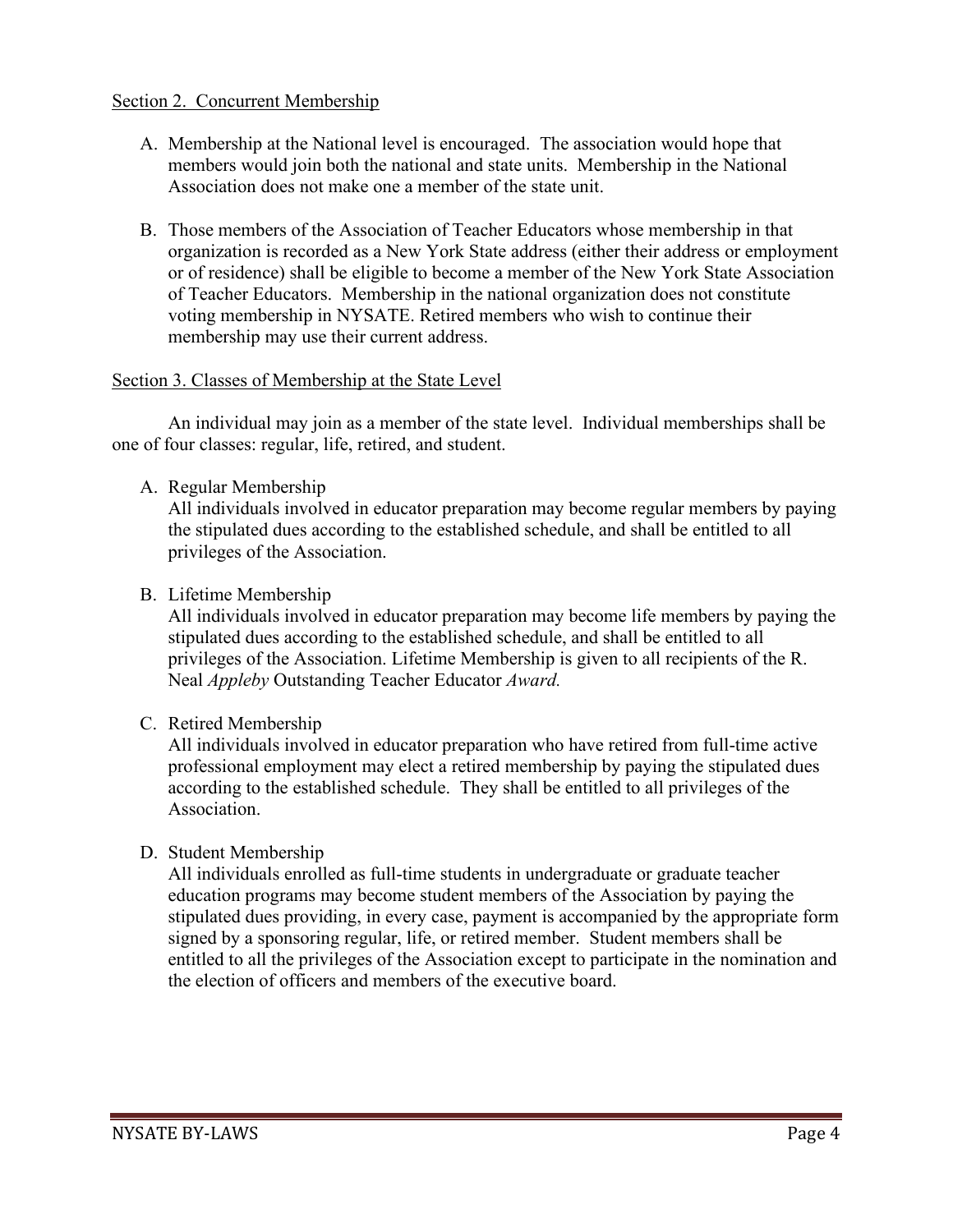#### Section 4. Membership Privileges

- A. State Membership: Those joining at the state level will have participation and voting rights at the state level.
- B. National Membership:

Those joining only at the national level in any of its classifications will have participation rights but not voting rights at the state level.

C. State and National Membership:

Only those joining at both state and national levels will have participation and voting rights at both levels and will have the right to hold office and be eligible for the positions of elected officers or Executive Board members in the state or national unit according to specified qualifications.

#### Section 5. Dues

- A. The Executive Board will determine the dues to be levied for membership at the state level. The membership year will be from October 1 – September 30.
- B. An individual shall be admitted to membership upon payment of the current annual dues according to their class of membership. A member shall continue as a member as long as qualifications are met, and prescribed dues are paid. A qualified individual who pays the prescribed dues in the period three months or less prior to the end of the membership year will be granted membership to the end of the next following membership year.
- C. All persons enrolled as full-time students in undergraduate or graduate teacher education programs may become student members of the Association by paying the stipulated annual dues.

#### Section 6. Membership Year

The membership year of the Association shall coincide with the fiscal year of the organization*,* from October 1 – September 30, and shall be on a twelve-month basis.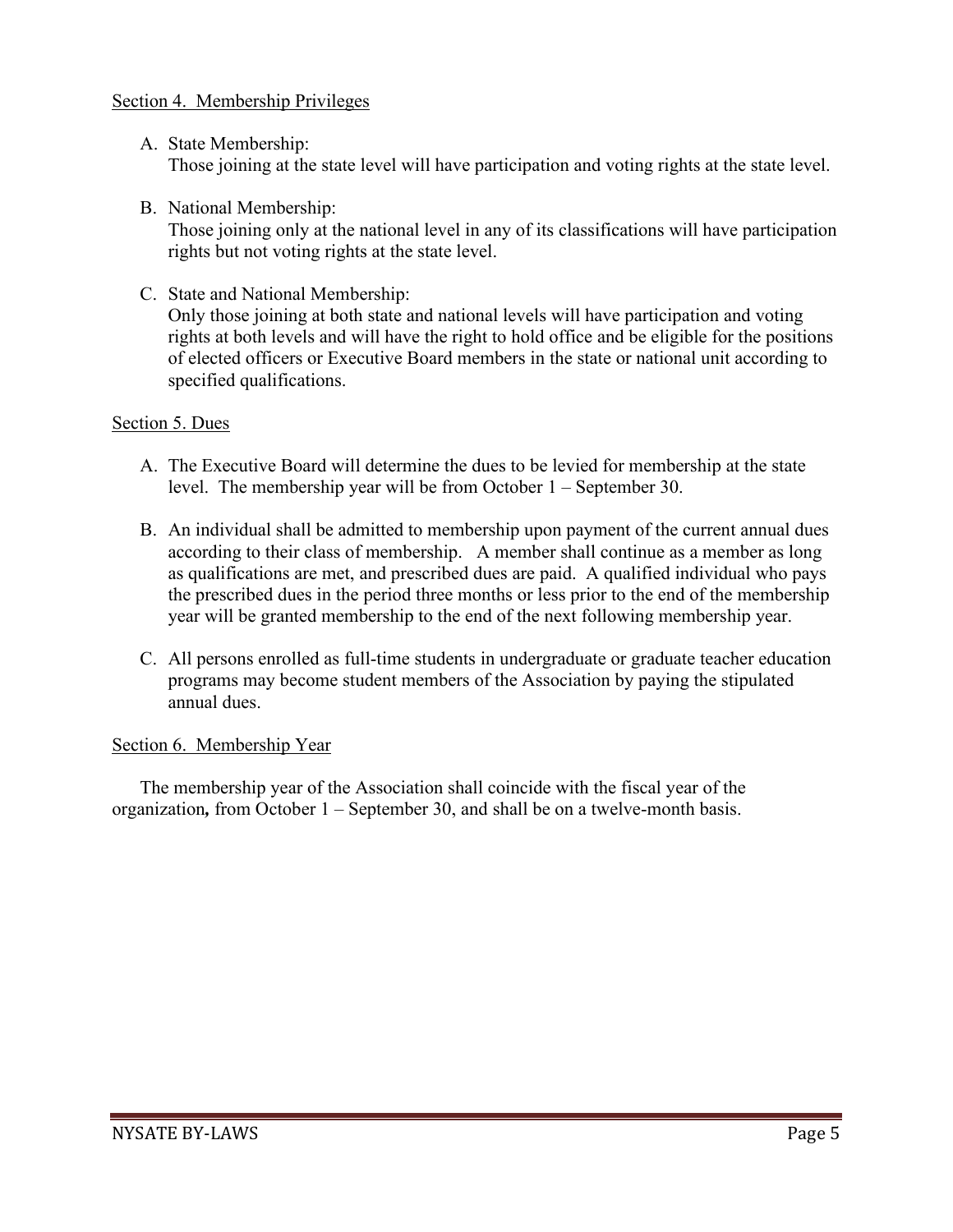### Article IV **Officers**

#### Section 1. Elected Officers

- A. All elected officers (i.e., President, Immediate Past President, President Elect, Vice President for Membership, Secretary, and Treasurer) of the Association shall hold membership in both ATE and NYSATE during their tenure of office.
- B. Any state and national member in good standing is eligible to serve as Vice President for Membership, Secretary, or Treasurer.

#### Section 2. Non-Elected Officers

The Executive Director shall be appointed by the Executive Board for a three-year term of office and may be reappointed. The Executive Director shall be an ex-officio officer and member of both the NYSATE Executive Board and serve as a state Delegate at the ATE Delegate Assembly.

The person occupying the position of Executive Director shall:

- 1. Be a voting member of the Executive Board.
- 2. Provide ongoing support to the Executive Board.
- 3. Notify the national office of the Association of Teacher Educators of the names of newly elected delegates to the Delegate Assembly of ATE.
- 4. Serve as the contact person, in addition to the president, to receive distributions from ATE.
- 5. Be responsible for the execution of Association policy.
- 6. Facilitate communication regarding a general inquiry about the organization between individual members of the Association and others who may inquire.
- 7. Coordinate the planning of the meetings of the Association.
- 8. Notify the webmaster to post the election results on the Association's website.
- 9. Notify the Executive Office of ATE of all changes in elected or appointed officers, and provide the National Executive Office with an annual report of meetings, activities, services, election results, and copies of any NYSATE publications. When appropriate, submit an application for recognition by ATE.
- 10. Perform other duties authorized by the Executive Board.
- 11. Must be a member of both NYSATE and ATE.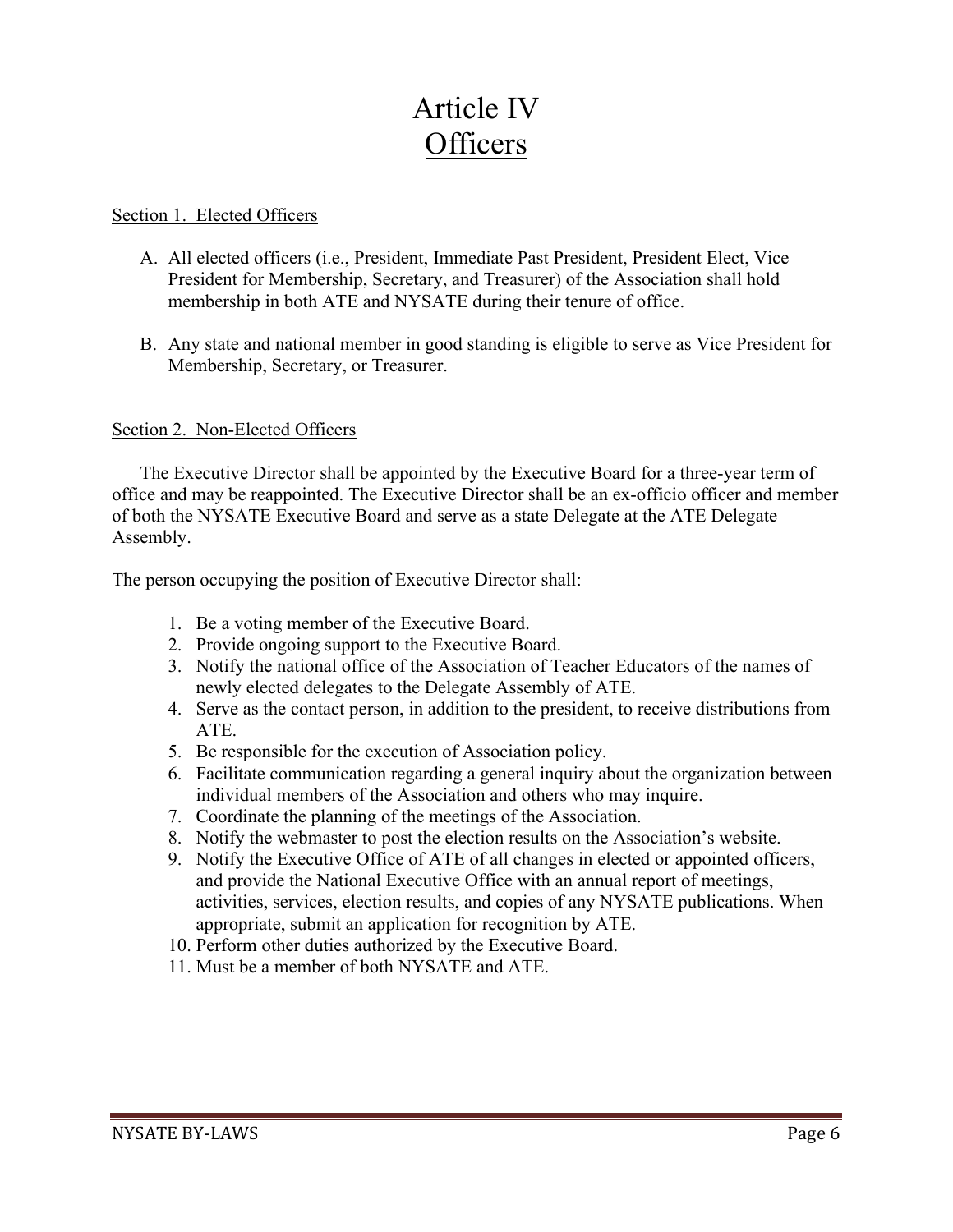#### Section 3. Qualifications and Responsibilities for Elected Officers

- A. Any individual with a membership record of two (2) years in the State Association and membership in both state and national associations immediately prior to the annual election may serve as President or President Elect. The President Elect will succeed automatically as the President. The officers should represent a cross-section of public or private school personnel and college, university, or other approved educational agency personnel.
- B. The Executive Board is empowered to allocate all monies collected in any way which will help to achieve the purposes of the Association.
- C. It is the duty of every officer and representative, upon election or appointment, to furnish the secretary of the Association with his or her current address and contact information for inclusion in the record, and to inform the secretary of any changes during tenure.

#### Section 4. Elections

In accordance with the bylaws, the Membership and Nominations Committee will select and present a slate of candidates to the Executive Board for review, possible modification, and approval. The Committee will prepare an official ballot, present this ballot to the membership in adequate time to conclude the election, and determine the new officers prior to the annual meeting.

#### Section 5. Tenure

The terms of office for the officers are as follows: The Past President, President, and President-Elect are for two years. The terms of office for the Vice President for Membership, Secretary, and Treasurer are for three years. The term of office for the Executive Director is a three-year term. The Officers will assume office on December 1 or during the summer meeting (whichever comes first) following their election.

#### Section 6. General Duties of the Officers

The duties of officers shall be such as their titles imply and as the By-Laws state. All elected officers and the Immediate Past President shall serve as voting members of the Executive Board.

#### A. President

- 1. Shall preside over all meetings of the Executive Board.
- 2. Shall prepare an agenda of Executive Board meetings and distribute with minutes of the last meeting to the Executive Board two weeks before the next meeting.
- 3. Shall provide leadership as chairperson of the Executive Board.
- 4. Shall appoint the chairpersons of standing and special committees.
- 5. Shall recommend to the Executive Board for action the appointments and dismissal of chairpersons of standing committees.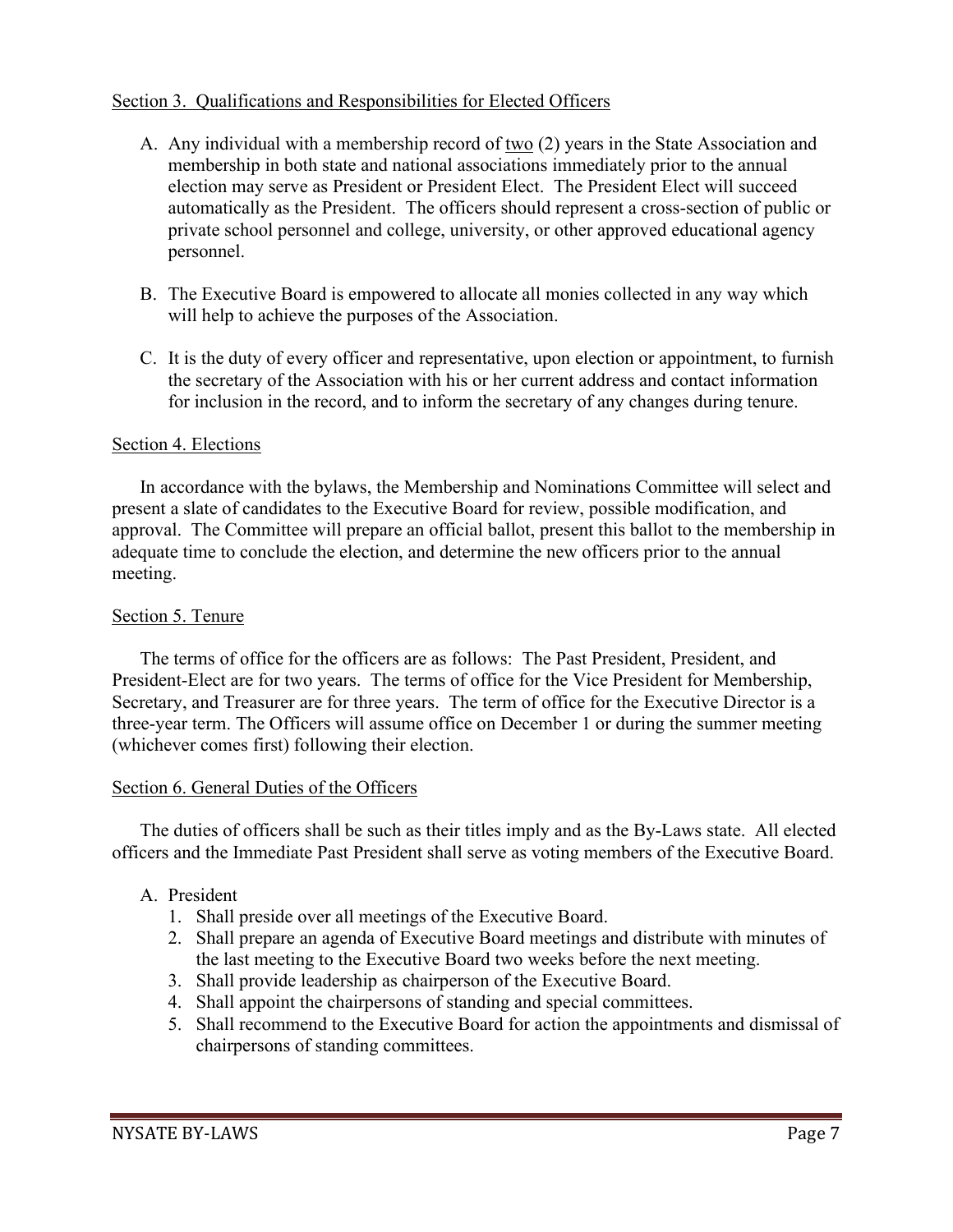- 6. Shall recommend to the Executive Board for action the appointment of ad hoc committees.
- 7. Shall appoint an official parliamentarian for the Association.
- 8. Shall fill vacancies and offices of secretary, treasurer, and membership at large by appointment with the approval of the Executive Board.
- 9. Shall call special meetings of the Executive Board.
- 10. Shall serve as an ex-officio member of standing and special committees except the Membership Nominations Committee.
- 11. Shall represent the organization as a member of the Teacher Education Advisory Group to the Commissioner of Education.
- 12. Shall submit an annual report to the Executive Board and to the membership and to the National Association.
- B. Immediate Past President
	- 1. Shall serve as a voting member of the Executive Board.
	- 2. Shall represent the organization as a member of the Teacher Education Advisory Group to the Commissioner of Education.
	- 3. Shall serve on the Programs/Budget and Awards Committee.
- C. President Elect
	- 1. Shall serve as Co-Chair of the Programs/Budget and Awards Committee.
	- 2. With the Treasurer, shall prepare the budget and present it to the Board at the summer meeting.
	- 3. Shall perform any duties assigned by the Executive Board.
	- 4. Shall serve as Acting President in the temporary absence of the President.
	- 5. Shall represent the organization as a member of the Teacher Education Advisory Group to the Commissioner of Education.
- D. Vice President for Membership
	- 1. Shall chair the Membership and Nominations Committee.
	- 2. Shall maintain records of current membership.
	- 3. Shall keep membership records of the Association.
	- 4. Shall provide membership reports to the Executive Board.
	- 5. Shall provide annual reports to ATE.
	- 6. Shall perform any duties assigned by the Executive Board.
- E. Secretary
	- 1. Shall keep records of the proceedings of the Association and the Executive Board which include the names of all officers and representatives.
	- 2. Shall keep information on each officers and representatives which includes terms of office, contact information (i.e., current address and contact information), and documentation of any officer or representative terminated.
	- 3. Shall forward all copies of minutes, records, and reports to the Executive Director.
	- 4. Shall be responsible for correspondence as directed by the Board.
	- 5. Shall perform other duties as assigned by the Executive Board.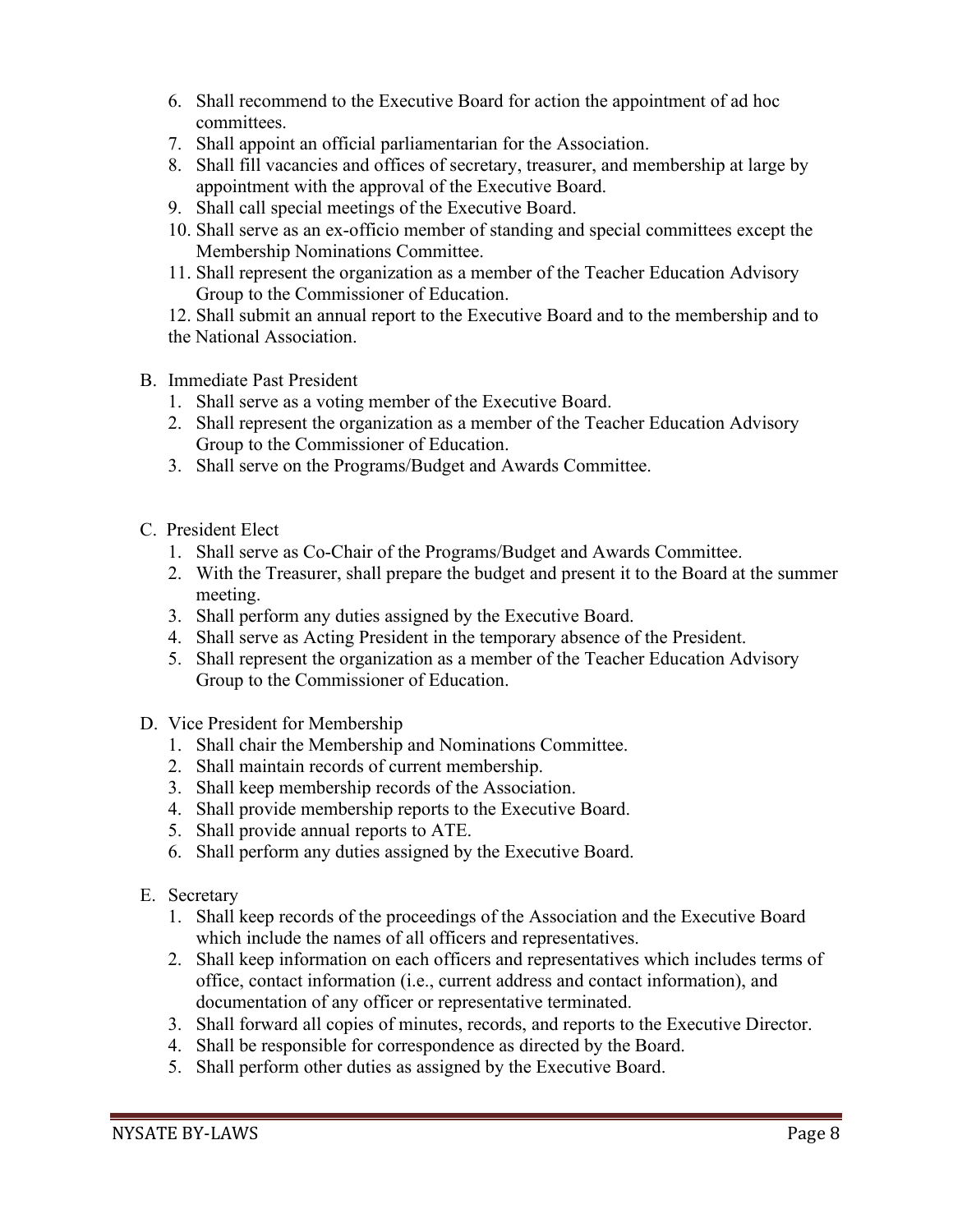#### F. Treasurer

- 1. Shall serve as Co-Chair of the Programs/Budget Committee.
- 2. Shall have the care of all funds and securities of the association in collaboration with the Chairperson of Programs/Budget and Awards Committee and the President.
- 3. Shall deposit said funds in the name of the association in such bank or trust company as the board may elect; shall when duly authorized by the executive board, sign and execute all contracts in the name of the association, when countersigned by the president.
- 4. Shall also sign all checks, drafts, notes, and orders for the payment of money, which shall be duly authorized by the executive board; and maintain a financial record of the association.
- 5. Shall be in charge of the receipts of the Association and responsible for the disbursements approved by the Association.
- 6. Shall keep a record of all financial documents of the association.
- 7. With the President-Elect, shall prepare and present the budget on an annual basis to the Executive Board for approval at the summer meeting.
- 8. Shall secure an annual review/audit of all finances and present said review at the fall meeting.
- 9. Shall file or arranged to be file relevant tax records and documents.
- 10. Shall perform other duties as assigned by the Executive Board.

### Article V Executive Board

#### Section 1. Function

The Executive Board shall be the governing body of the Association.

#### Section 2. Duties

- A. Managing budgetary matters of the Association.
- B. Setting time and place for all Association meetings.
- C. Approving appointments made by the President.
- D. Selecting delegates to the National ATE Delegate Assembly.
- E. Establishing policies and implementing procedures for operation of all activities of the Association, the Executive Board, and any of its committees or commissions.
- F. Providing assistance as needed by the President between meetings of the Association.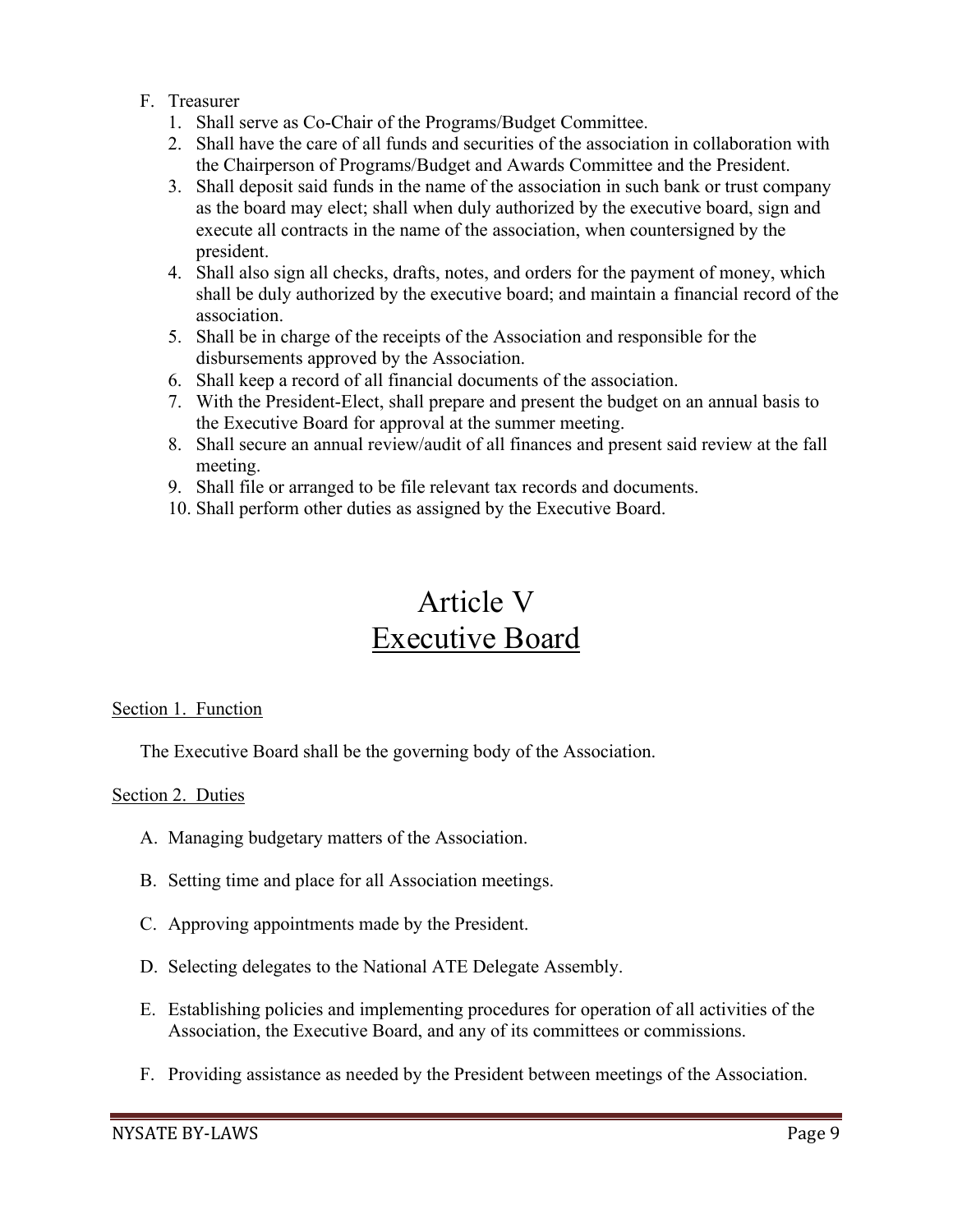- G. Approving all affiliations to be established between NYSATE and other organizations or groups which complement NYSATE goals and purposes.
- H. Filling vacancies which might occur by appointment. The terms of such appointments will run until the time of the next regular election.

#### Section 3. Membership

- A. The Executive Board shall be composed of the President, the President-Elect, the Immediate Past President, the Vice President for Membership*,* the Secretary, the Treasurer, and nine elected representatives at large. Ex-officio members of the Board may include up to (but not be limited to) the NYSATE Publications Editor and a Historian, appointed by the President. If the ex-officio members hold membership at the state and national levels, they will hold full Board privileges, including voting privileges. At all times there must be two (2) members of the Board from Higher Education and two (2) associated with from pre-school, elementary, or secondary levels of education. Membership at the national and state level is required for elected officers and members of the state Executive Board.
- B. A student duly elected or appointed by the Executive Board will serve as a member of the Executive Board for a period of one year, beginning July 1 or during the summer meeting (whichever comes first). The student representative must be a member in good standing in the State and National Associations during their tenure.

#### Section 4. Qualifications

The officers who serve on the Executive Board will meet the qualifications as stated in Article IV, Section 2. The representatives on the Executive Board must be both state and national members in good standing. The board should represent a cross-section of public or private school personnel and college, university, or other approved educational agency personnel.

#### Section 5. Elections

The Membership and Nominations Committee will present a slate of candidates to the Executive Board for review, possible modification, and approval. The election shall be by ballot of the eligible membership with the candidate receiving the highest number of votes for each position being declared the winner.

#### Section 6. Tenure

A. The term of a representative at large will be three years on the Executive Board, at least one-third to be elected annually. Representatives may not be elected for more than two consecutive full (three-year) terms.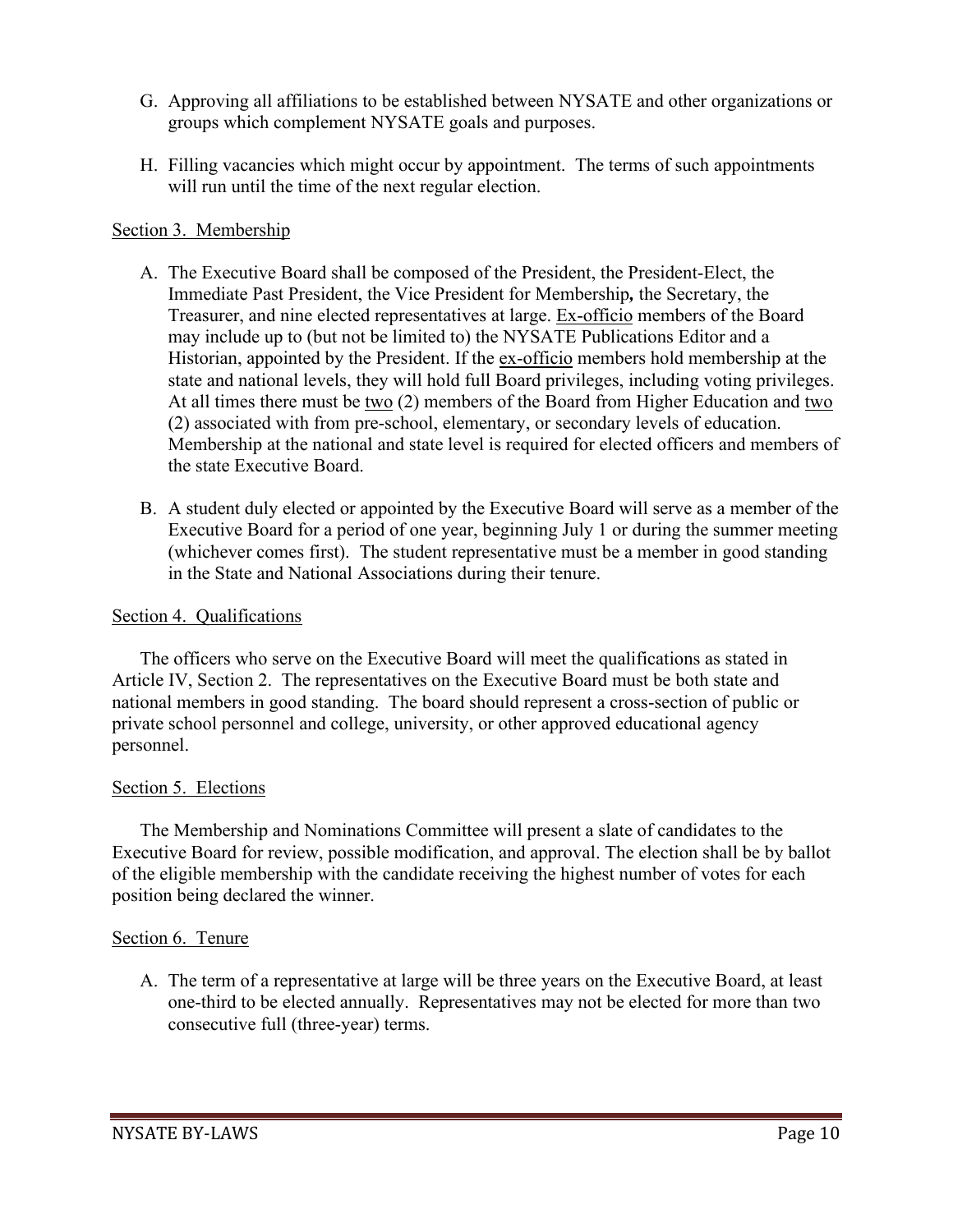B. The Secretary, Treasurer, and Vice President for Membership cannot be elected for more than two consecutive three-year terms. The Immediate Past President cannot run for President-Elect the following year.

Section 7. Meetings and Quorum

- A. The Executive Board, upon the call of the President or according to a plan determined by the Executive Board, shall convene at least four times per year. A majority of the members of the Executive Board shall constitute a quorum.
- B. Special meetings may be called by the Executive Board.
- C. Conduct shall be governed according to Roberts' Rules of Parliamentary Procedure, Revised.
- D. Any member of the Executive Board who is unable to attend a scheduled meeting should notify the President and or the Executive Director prior to that meeting.
- E. Any member who misses two (2) regularly scheduled meetings of the Executive Board will be notified in writing by the Secretary that s/he may be replaced at the discretion of that body. A schedule of these meetings will be established at the summer meeting for the following year.

### Article VI State Representatives to the Delegate Assembly

#### Section 1. Appointment to Delegate Assembly

- A. The Delegate Assembly of the national unit consists of members from each state, regional, or international unit.
- B. The Executive Board of the state unit will appoint the state representatives for the Delegate Assembly. They will also fill by appointment any vacancies which might occur.
- C. The minimum number of New York State Delegates is two. The number of additional delegates will be determined by the number of paid memberships.

#### Section 2. Qualifications

A. Must be members of the state and national association at the time of their appointment and during their term in the Delegate Assembly.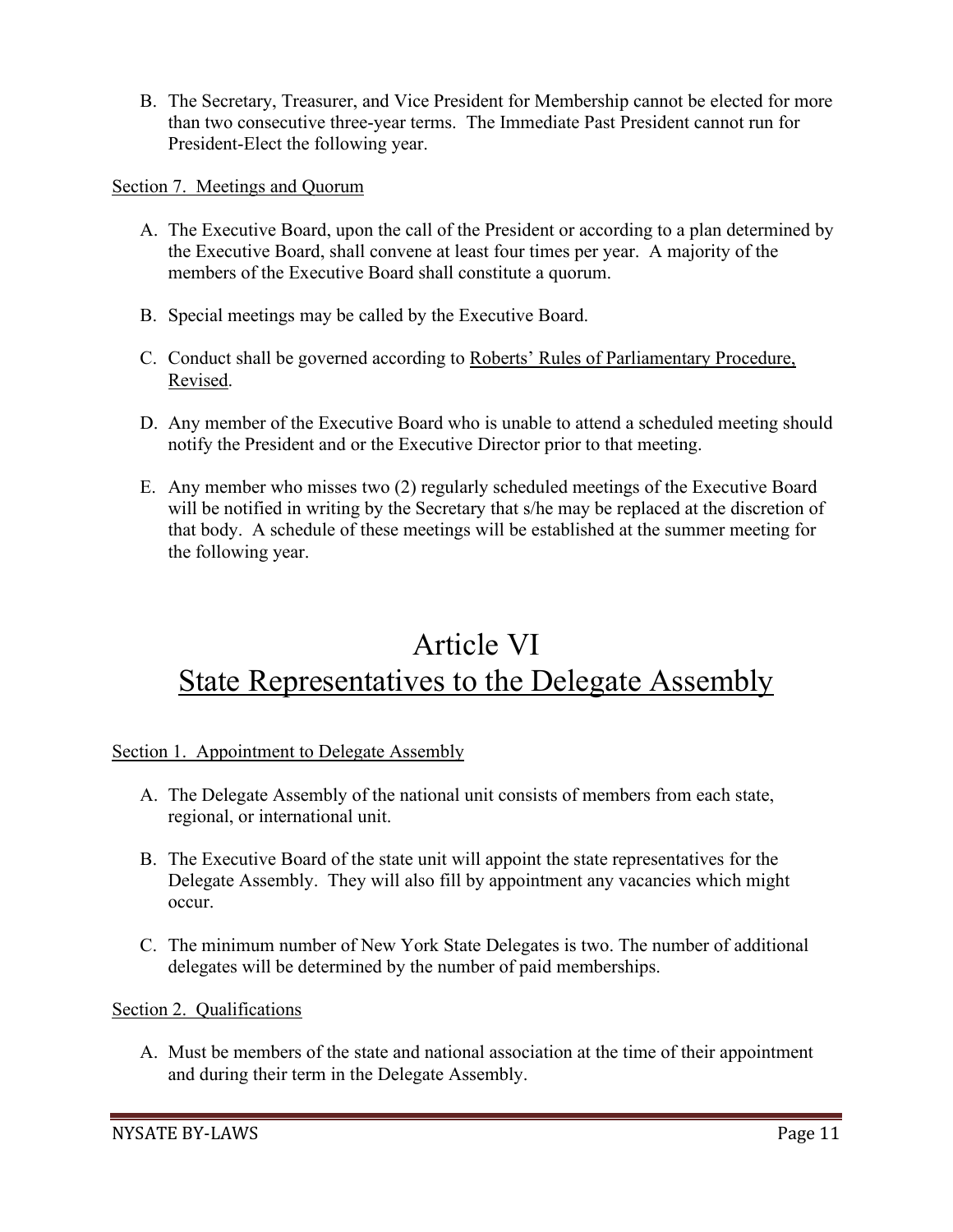- B. Must have served as an officer and/or executive board member of the state, national or international unit.
- C. Representation of the state delegates must be associated with pre-school, elementary, or secondary education. The other half of the delegates must be employed in a college, university, or other approved educational agency at the time of initial appointment.

Section 3. Tenure

- A. The term of office of the delegate will be three (3) years.
- B. With the exception of the Executive Director, a delegate may not serve more than two (2) consecutive terms.

#### Section 4. Duties

- A. Responsible for attending all sessions of the ATE Delegate Assembly.
- B. Make an annual report of the ATE Delegate Assembly activities to the NYSATE Executive Board.
- C. Delegates will also file written reports of each meeting of the Delegate Assembly with the Executive Director.

### Article VII Standing Committees

#### Section 1. Committees

There shall be four standing committees: the Legislative/Standards and Performances Committee, the Publications/Research Committee, the Program/Budget, and Awards Committee, and the Membership and Nominations Committee. All reports, correspondence, minutes, and materials resulting from the work of any committee shall be forwarded to the Executive Director.

#### Section 2. Qualifications

Any member in good standing in the Association is eligible to serve on any of the committees.

#### Section 3. Appointments

Members of the committees are appointed by the President with the advice and approval of the Executive Board.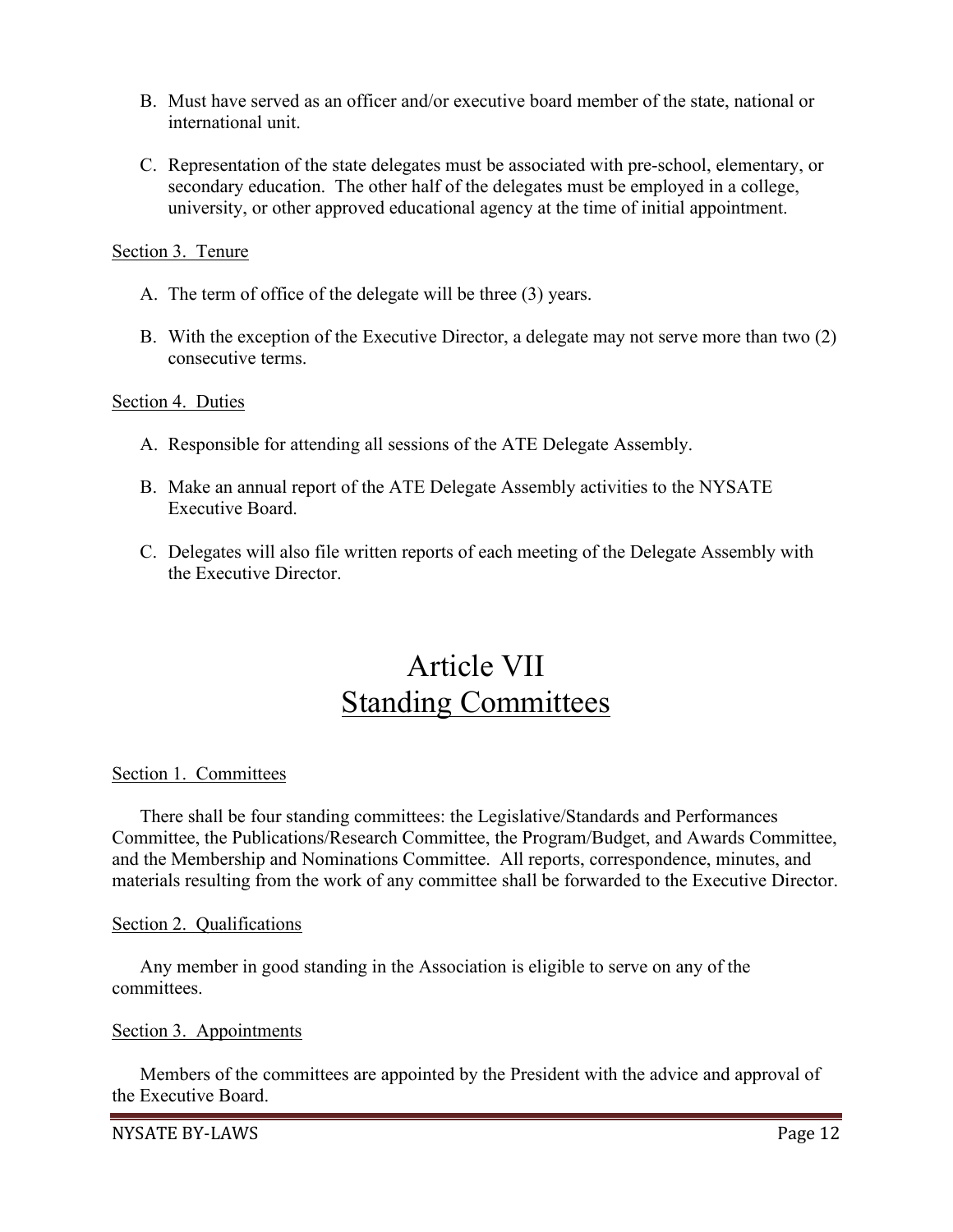Chairpersons of the committees (except the Membership and Nominations and the Programs/Budget and Awards Committees) are appointed by the President from the general membership with the approval of the Executive Board.

The chairperson from each committee shall report in person or in writing at each Executive Board meeting.

The chairperson of the Membership and Nominations Committee will be the Past President. The President-Elect and the Treasurer will be co-chairs of the Programs/Budget and Awards Committee.

#### Section 4. Tenure

Appointments to the committees as a chairperson or as a member shall be for a one-year term. Past chairs may be re-appointed as chairpersons.

#### Section 5. Duties of Standing and Special Committees and Commissions

- A. Membership and Nominations Committee
	- 1. This Committee is composed of the Immediate Past President, Vice President for Membership, and two members appointed by the Executive Board.
	- 2. The Vice President for Membership leads the committee on matters of membership.
	- 3. This Committee considers, prepares, and presents proposals on matters of membership, nominations to the board, and elections.
		- a. Regarding membership, the committee:
			- 1. stimulates interest in increasing the membership in the Association;
			- 2. reports on membership status at Executive Board meetings held in conjunction with the fall and spring conferences;
			- 3. prepares and presents proposals and with the approval of the Executive Board
			- 4. takes action to increase the membership; and
			- 5. provides members with membership cards/notification of status.
		- b. Regarding nominations and elections, the committee:
			- 1. notifies the membership at the fall conference of all known vacancies which will occur in the Association for the ensuing year;
			- 2. determines eligibility to serve prior to slating candidates and assures that the slate contains a cross-section of the elementary and secondary public- and private-school personnel and higher education representatives;
			- 3. submits its slate to the Executive Board for review, possible modification, and approval prior to the Spring Executive Board Meeting;
			- 4. prepares the ballot including information about the candidates and their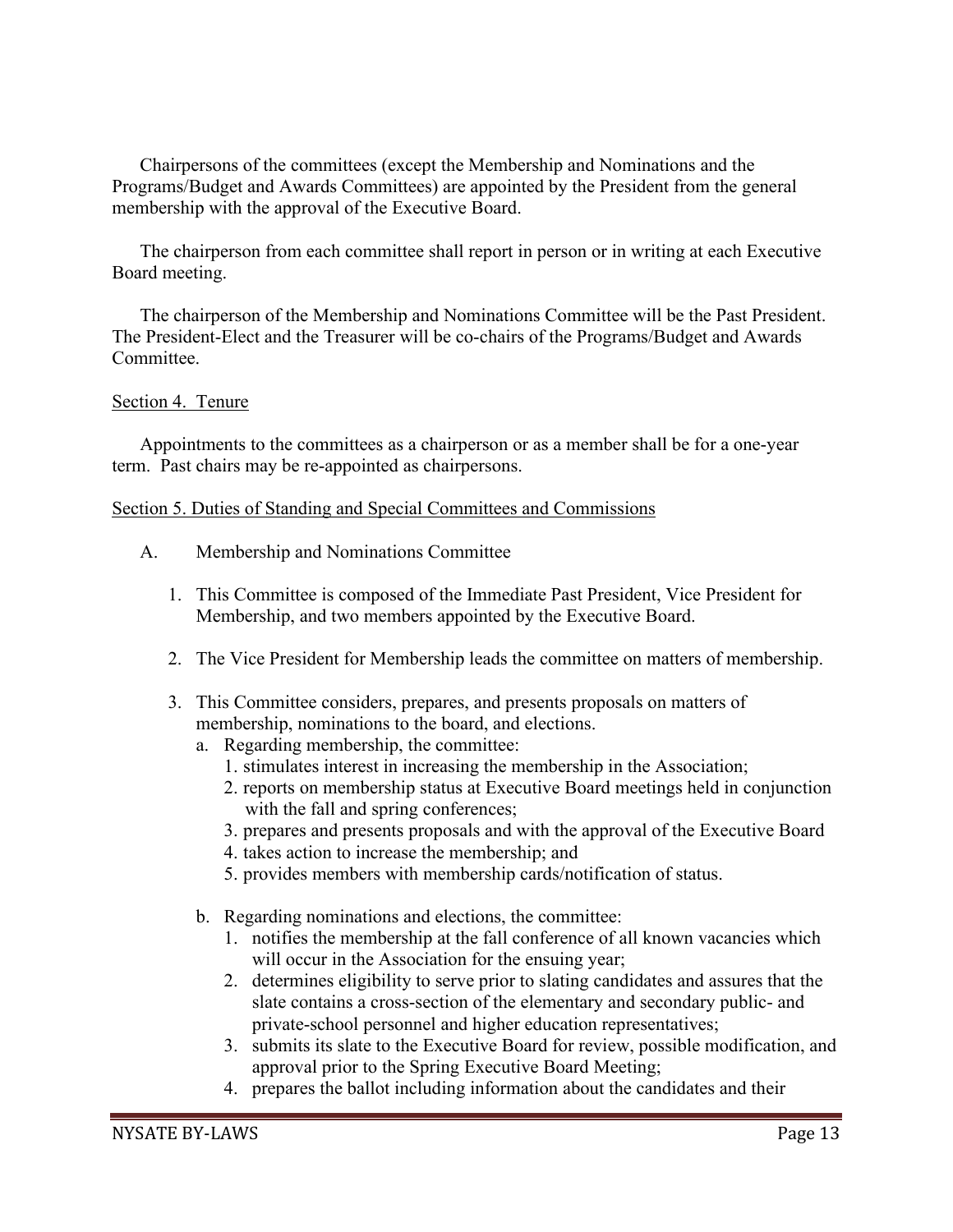statements; disseminates ballots to the membership at least one (1) month in advance of the Spring Executive Board Meeting, with a return deadline that assures the determination of future officers in advance of the meeting;

- 5. supervises voting, tallies the votes, and acknowledges the winners by plurality in each of the positions to be filled; and
- 6. notifies the Executive Director and webmaster of the winners.
- 7. In the event of a tie vote, the Executive Board shall cast a deciding ballot to designate the winning candidate.
- B. Programs/Budget and Awards Committee
	- 1. The P-B-A Committee is composed of the Past President, President-Elect, and Treasurer.
	- 2. The President-Elect leads the committee on matters of program. The Treasurer leads the committee on matters of finance. The Immediate Past President leads the committee on matters of awards.
	- 3. The P-B-A Committee considers, prepares, and presents proposals on matters of program and program costs. The Committee presents a budget proposal to the Executive Board for the Fall and Spring conference and submits a final report to the Board on conference expenses and profit.
		- a. Regarding finances:
			- 1. the Committee shall be in charge of the receipts of the Association and responsible for the disbursement approved by the Association; keep a record of the finances of the Association; commission an external review of the finances of the Association annually. The review shall be reported to the Executive Board at the summer meeting.
			- 2. the Treasurer and the President-Elect: shall prepare a budget after the spring conference and present it to the Board at the summer meeting.
		- b. Regarding the program, the Committee:
			- 1. plans and coordinates all details of the fall and/or spring conferences and any other meetings as directed by the Executive Board;
			- 2. coordinates planning and implementation of joint programs with other organizations.
		- c. Regarding awards, the Committee:
			- 1. solicits nominations and applications regarding awards to be made;
			- 2. sets criteria for consideration of the nominees and applicants;
			- 3. reviews submissions received and recommends to the Executive Board actions to be taken in making awards.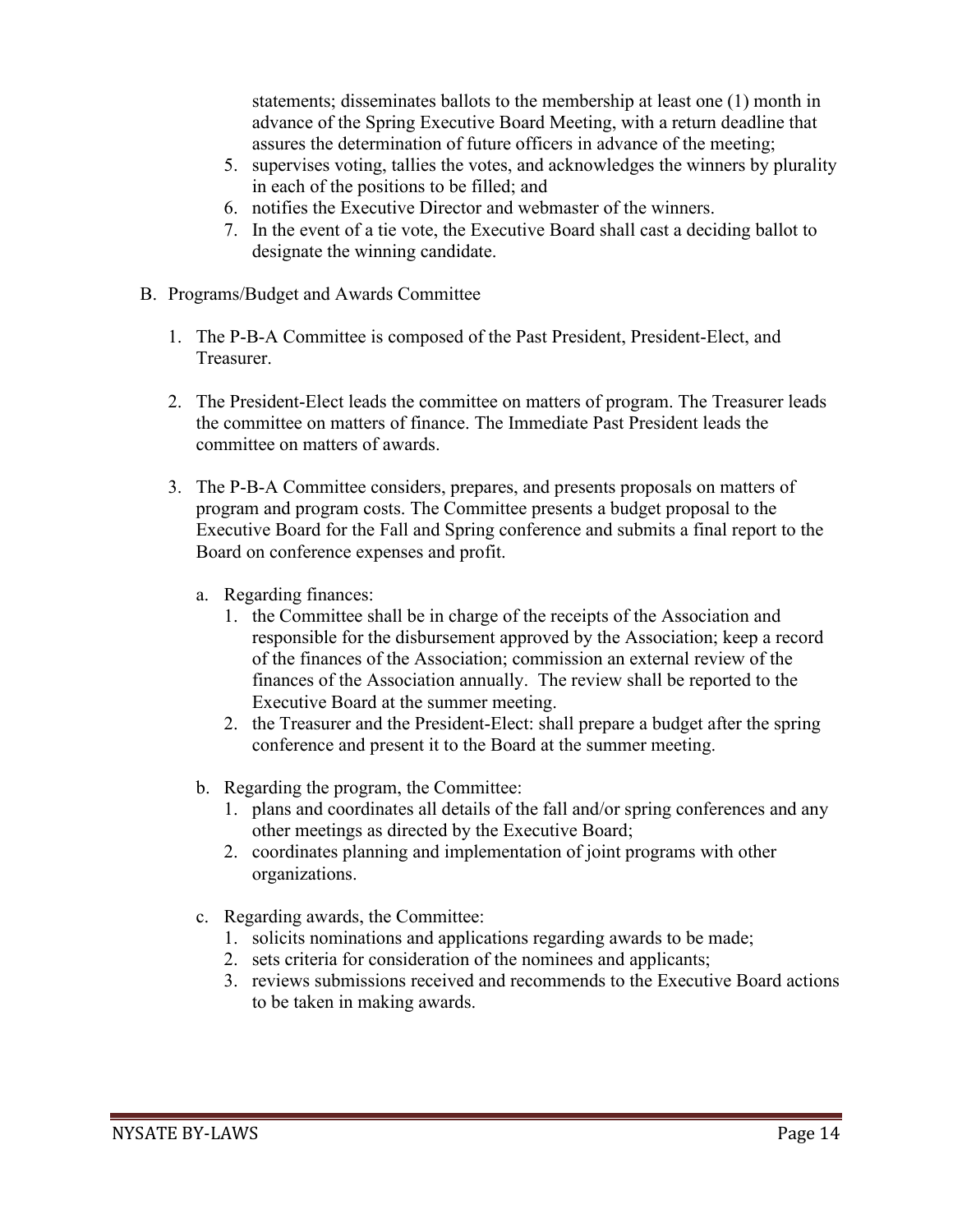- C. Legislative/Standards and Procedures Committee
	- 1. The L-S-P Committee is composed of three members of the Board.
	- 2. The L-S-P Committee considers, prepares, and presents proposals on matters of legislation and standards, and performance.
		- a. Regarding legislation and standards, the committee:
			- 1. studies standards and legislation reflective of the intent and scope of the organization, and makes recommendations to the Executive Board and the membership, as appropriate;
			- 2. studies and recommends By-Law changes;
			- 3. prepares, receives, and submits to the Executive Board for recommendation resolutions to be presented to the membership;
			- 4. assures that all resolutions reflect the purposes, policies, and position of the Association.
		- b. Regarding performance, the committee:
			- 1. hears grievances and recommends procedures for resolving them; and
			- 2. recommends guidelines for censure, suspension, expulsion, and reinstatement of members where appropriate.
- D. Communication and Advocacy Committee
	- 1. The C-A Committee is composed of but not limited to three Executive Board members.
	- 2. The C-A Committee is responsible for developing and making accessible any publications that are supported by NYSATE.
		- a. Identify links for teacher education resources in New York, annually review relevance and currency of links, and communicate needed changes to the Webmaster.
		- b. Review proposals for new publications and makes recommendations to the NYSATE Executive Director.
		- c. Ensure that any NYSATE publications are shared with the national office of ATE.
	- 3. The C-A Committee is also responsible for the development and distribution of resources and publications supported by the Association.

#### Section 6. Reports of Committees

Each committee and commission will submit an annual written report to the Executive Board at the summer meeting. This report will summarize its activities, accomplishments, and recommendations for the year.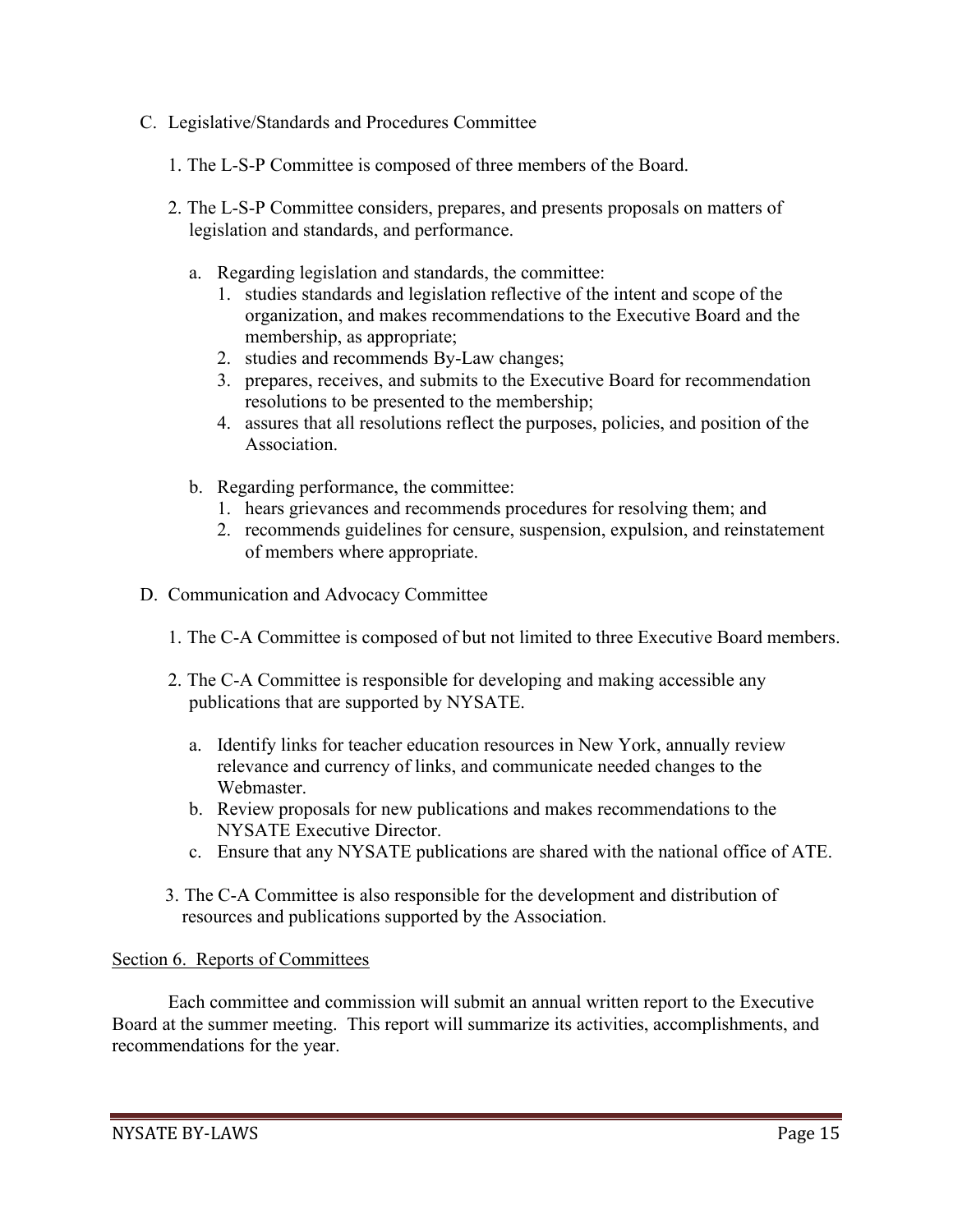### Article VIII Other Committees and Commissions

#### Section 1. Other Committees and Commissions

Ad hoc committees and commissions may be formed by the President upon the request and direction of the Executive Board or upon the request of the general assembly at the annual meeting of the Association.

#### Section 2. Duties of Special Committees and Commissions

Special (ad hoc) committees and commissions will carry on the tasks assigned to them. Upon completion of these tasks, the committees and commissions will cease to function.

#### Section 3. Qualifications

Any member in good standing in the Association is eligible to serve on any of the ad hoc committees or commissions.

#### Section 4. Appointments and Tenure

The President, with the approval of the Executive Board, will determine the length of time any ad hoc committee or commission is to function. The President shall be an ex-officio member of all special committees and commissions.

#### Section 5. Reports of Committees and Commissions

Each committee and commission will submit an annual written report to the Executive Board at the summer meeting. This report will summarize its activities, accomplishments, and recommendations for the year.

### Article IX Annual Business Meetings

#### Section 1. Annual Business Meeting and Quorum

The NYSATE shall hold at least one (1) general business meeting or conference for the total membership each year. The Executive Board will be responsible for planning the meeting, including a selection of the time and place for the meeting. A quorum of the general meeting shall be a majority of members present and voting.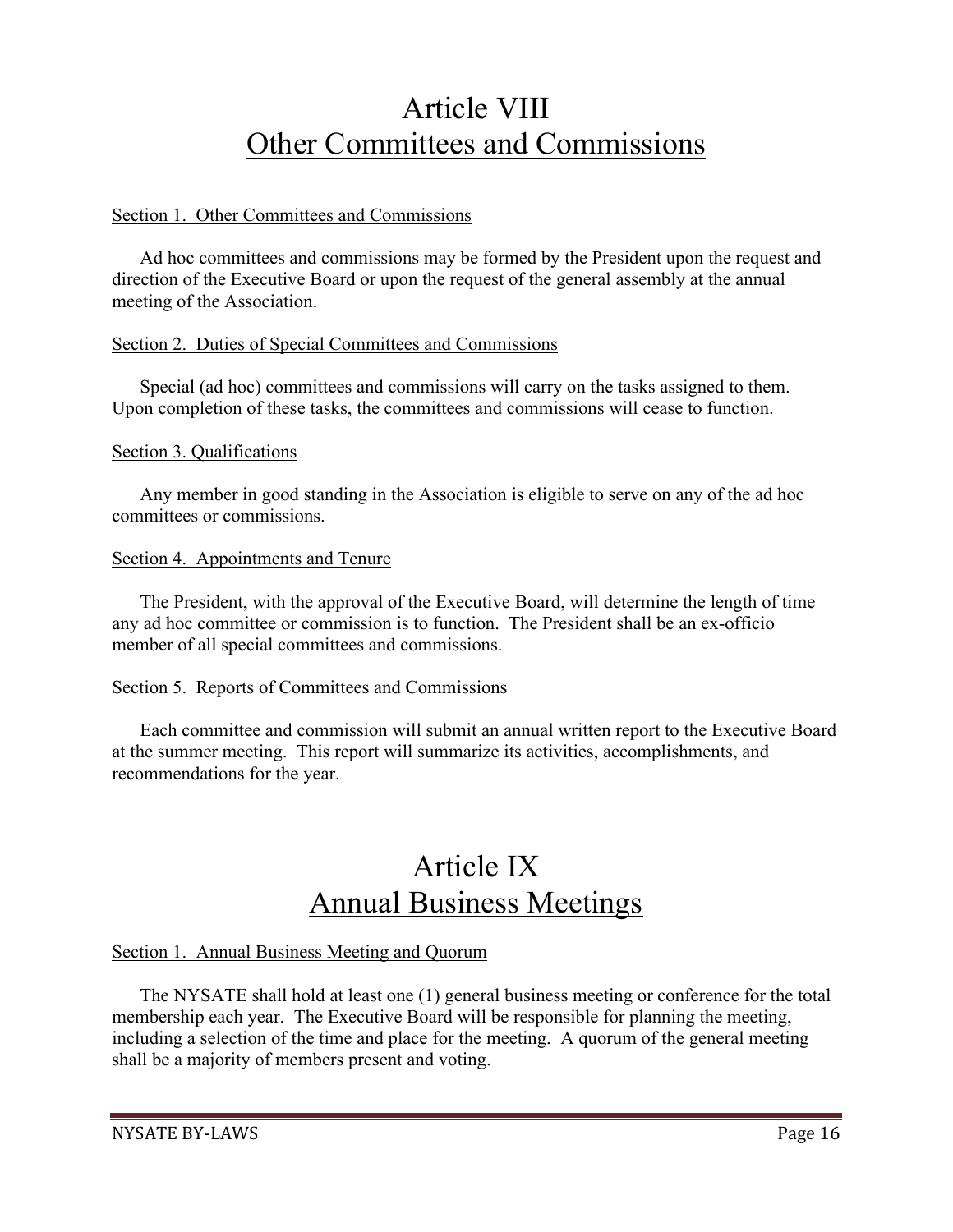#### Section 3. Rules for Meetings

All meetings shall be conducted according to Roberts' Rules of Parliamentary Procedure, Revised.

### Article X Amendments

Proposed amendments to the By-Laws will become a part of the By-Laws when they have been approved by two-thirds of the Executive Board and a majority of the members voting in a mail ballot on the amendment.

### Article XI Assets on Liquidation

No part of the net income, revenue, and grant of the Association shall inure to the benefit of any member, officer, or any private individual (except that reasonable compensation may be paid for services rendered in connection with one or more of its purposes), and no member in the distribution of any part of the assets of the Association on its dissolution or liquidation.

In the event of such dissolution or liquidation, the assets of the Association, after payment of debts and obligations, shall be transferred to any organization with a federal tax exemption for charitable and educational uses and purposes similar to those of this Association, which exempt organization shall be designated by the final Executive Board of the Association.

### Article XII Miscellaneous

Section 1. The Budget and Fiscal Year

- A. The fiscal year of the Association extends from July 1 to June 30. The budget for the fiscal year is prepared and presented by the Treasurer and approved by the Executive Board.
- B. A yearly external review of the Association's financial activities shall be made. This responsibility is delegated to the Executive Board.